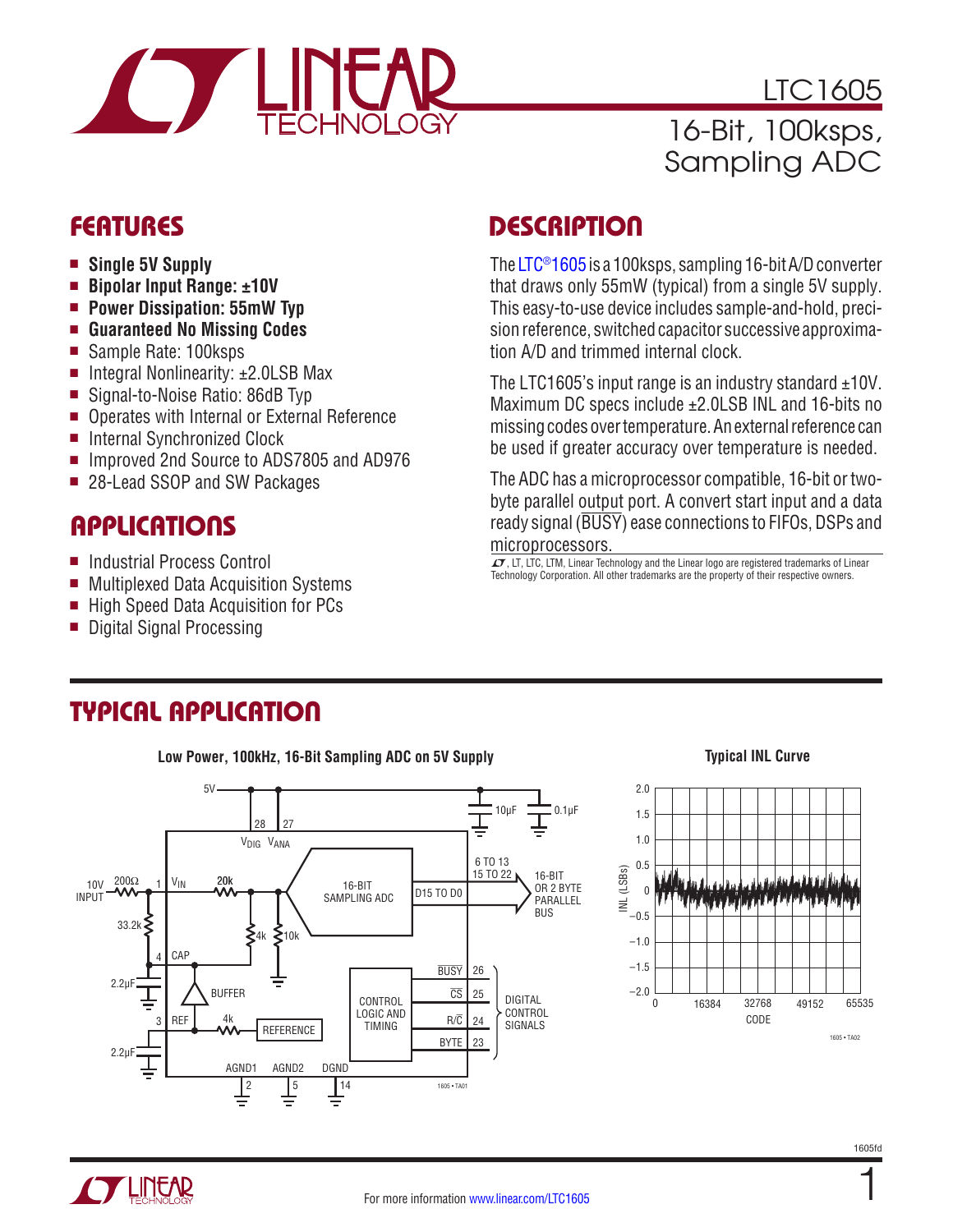# ABSOLUTE MAXIMUM RATINGS PIN CONFIGURATION

| (Notes 1, 2) |  |  |
|--------------|--|--|
|--------------|--|--|

| <b>Ground Voltage Difference</b>                             |
|--------------------------------------------------------------|
| DGND, AGND1 and AGND2 ±0.3V                                  |
| Analog Inputs (Note 3)                                       |
|                                                              |
| CAP V <sub>ANA</sub> + 0.3V to AGND2 - 0.3V                  |
|                                                              |
|                                                              |
| Digital Input Voltage (Note 4)DGND - 0.3V to 10V             |
| Digital Output Voltage $V_{DGND}$ – 0.3V to $V_{DIG}$ + 0.3V |
|                                                              |
| <b>Operating Ambient Temperature Range</b>                   |
|                                                              |
|                                                              |
|                                                              |
| Lead Temperature (Soldering, 10 sec)300°C                    |



# ORDER INFORMATION

| <b>LEAD FREE FINISH</b> | <b>TAPE AND REEL</b> | <b>PART MARKING</b> | <b>PACKAGE DESCRIPTION</b> | <b>TEMPERATURE RANGE</b>           |  |  |  |
|-------------------------|----------------------|---------------------|----------------------------|------------------------------------|--|--|--|
| LTC1605ACG#PBF          | LTC1605ACG#TRPBF     | 1605ACG             | 28-Lead Plastic SSOP       | $0^{\circ}$ C to $70^{\circ}$ C    |  |  |  |
| LTC1605AIG#PBF          | LTC1605AIG#TRPBF     | 1605AIG             | 28-Lead Plastic SSOP       | $-40^{\circ}$ C to 85 $^{\circ}$ C |  |  |  |
| LTC1605CG#PBF           | LTC1605CG#TRPBF      | 1605CG              | 28-Lead Plastic SSOP       | $0^{\circ}$ C to 70 $^{\circ}$ C   |  |  |  |
| LTC1605IG#PBF           | LTC1605IG#TRPBF      | 1605IG              | 28-Lead Plastic SSOP       | $-40^{\circ}$ C to 85 $^{\circ}$ C |  |  |  |
| LTC1605ACSW#PBF         | LTC1605ACSW#TRPBF    | 1605ACSW            | 28-Lead Plastic SO Wide    | $0^{\circ}$ C to $70^{\circ}$ C    |  |  |  |
| LTC1605AISW#PBF         | LTC1605AISW#TRPBF    | 1605AISW            | 28-Lead Plastic SO Wide    | $-40^{\circ}$ C to 85 $^{\circ}$ C |  |  |  |
| LTC1605CSW#PBF          | LTC1605CSW#TRPBF     | 1605CSW             | 28-Lead Plastic SO Wide    | $0^{\circ}$ C to $70^{\circ}$ C    |  |  |  |
| LTC1605ISW#PBF          | LTC1605ISW#TRPBF     | 1605ISW             | 28-Lead Plastic SO Wide    | $-40^{\circ}$ C to 85 $^{\circ}$ C |  |  |  |
| <b>OBSOLETE PACKAGE</b> |                      |                     |                            |                                    |  |  |  |
| LTC1605CN#PBF           | LTC1605CN#TRPBF      | 1605CN              | 28-Lead PDIP               | 0°C to 70°C                        |  |  |  |
| LTC1605IN#PBF           | LTC1605IN#TRPBF      | 1605IN              | 28-Lead PDIP               | $-40^{\circ}$ C to 85 $^{\circ}$ C |  |  |  |

Consult LTC Marketing for parts specified with wider operating temperature ranges. Consult LTC Marketing for information on nonstandard lead based finish parts.

For more information on lead free part marking, go to: <http://www.linear.com/leadfree/> For more information on tape and reel specifications, go to: <http://www.linear.com/tapeandreel/>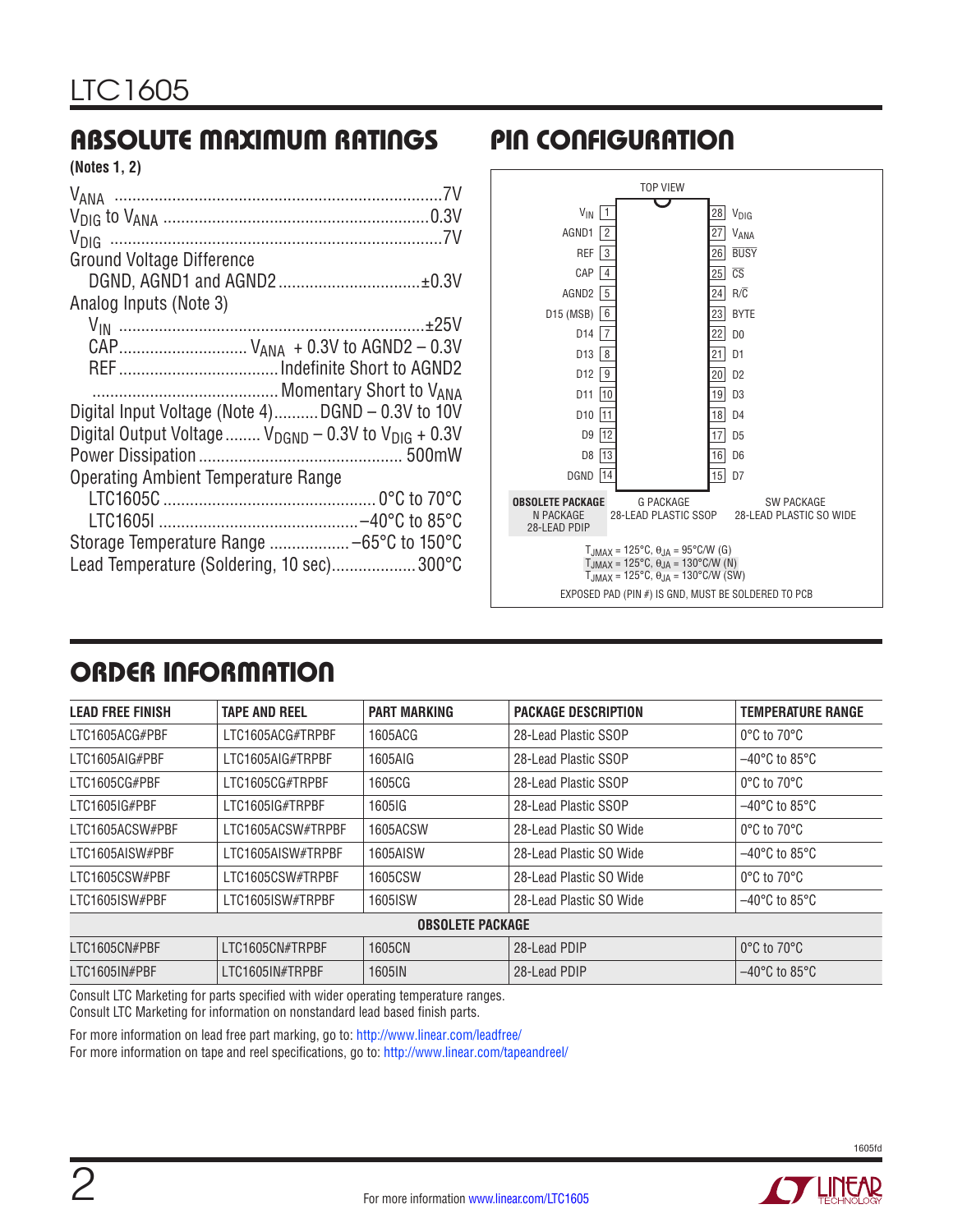### CONVERTER CHARACTERISTICS The  $\bullet$  denotes the specifications which apply over the full operating **temperature range, otherwise specifications are at TA = 25°C. (Notes 5, 6)**

|                                                                 |                                        |     | LTC1605    |            |            | <b>LTC1605A</b> |            |               |
|-----------------------------------------------------------------|----------------------------------------|-----|------------|------------|------------|-----------------|------------|---------------|
| <b>PARAMETER</b>                                                | <b>CONDITIONS</b>                      | MIN | <b>TYP</b> | <b>MAX</b> | <b>MIN</b> | <b>TYP</b>      | <b>MAX</b> | <b>UNITS</b>  |
| Resolution                                                      |                                        | 16  |            |            | 16         |                 |            | <b>Bits</b>   |
| No Missing Codes                                                |                                        | 15  |            |            | 16         |                 |            | <b>Bits</b>   |
| <b>Transition Noise</b>                                         |                                        |     | 1.0        |            |            | 1.0             |            | <b>LSB</b>    |
| <b>Integral Linearity Error</b>                                 | (Note 7)                               |     |            | ±3         |            |                 | ±2         | <b>LSB</b>    |
| <b>Bipolar Zero Error</b>                                       | Ext. Reference = $2.5V$ (Note 8)       |     |            | ±10        |            |                 | ±10        | mV            |
| Bipolar Zero Error Drift                                        |                                        |     | ±2         |            |            | ±2              |            | ppm/°C        |
| <b>Full-Scale Error Drift</b>                                   |                                        |     | ±7         |            |            | ±5              |            | ppm/°C        |
| <b>Full-Scale Error</b>                                         | Ext. Reference = $2.5V$ (Notes 12, 13) |     |            | ±0.50      |            |                 | ±0.25      | $\frac{0}{0}$ |
| <b>Full-Scale Error Drift</b>                                   | Ext. Reference = $2.5V$                |     | ±2         |            |            | ±2              |            | ppm/°C        |
| <b>Power Supply Sensitivity</b><br>$V_{ANA} = V_{DIG} = V_{DD}$ | $V_{DD} = 5V \pm 5\%$ (Note 9)         |     |            | ±8         |            |                 | ±8         | <b>LSB</b>    |

#### ANALOG INPUT The  $\bullet$  denotes the specifications which apply over the full operating temperature range, otherwise **specifications are at TA = 25°C. (Note 5)**

|               |                             | <b>CONDITIONS</b>                                             |  |     | LTC1605/LTC1605A |            |              |
|---------------|-----------------------------|---------------------------------------------------------------|--|-----|------------------|------------|--------------|
| <b>SYMBOL</b> | <b>PARAMETER</b>            |                                                               |  | MIN | TYP              | <b>MAX</b> | <b>UNITS</b> |
| $V_{IN}$      | Analog Input Range (Note 9) | $4.75V \le V_{ANA} \le 5.25V$ , $4.75V \le V_{DIG} \le 5.25V$ |  |     | ±10              |            |              |
| $C_{IN}$      | Analog Input Capacitance    |                                                               |  |     |                  |            | рF           |
| $R_{IN}$      | Analog Input Impedance      |                                                               |  |     | 20               |            | $k\Omega$    |

# DYNAMIC ACCURACY **(Notes 5, 14)**

|               |                                      |                                       | LTC1605/LTC1605A |            |                                    |            |              |
|---------------|--------------------------------------|---------------------------------------|------------------|------------|------------------------------------|------------|--------------|
| <b>SYMBOL</b> | <b>PARAMETER</b>                     | <b>CONDITIONS</b>                     |                  | <b>MIN</b> | <b>TYP</b>                         | <b>MAX</b> | <b>UNITS</b> |
| $S/(N + D)$   | Signal-to-(Noise + Distortion) Ratio | 1kHz Input Signal (Note 14)           |                  |            | 87.5                               |            | dB           |
|               |                                      | 10kHz Input Signal                    |                  |            | 87                                 |            | dB           |
|               |                                      | 20kHz, -60dB Input Signal             |                  |            | 30                                 |            | dB           |
| THD           | <b>Total Harmonic Distortion</b>     | 1kHz Input Signal, First 5 Harmonics  |                  |            | $-102$                             |            | dB           |
|               |                                      | 10kHz Input Signal, First 5 Harmonics |                  |            | $-94$                              |            | dB           |
|               | Peak Harmonic or Spurious Noise      | 1kHz Input Signal                     |                  |            | $-102$                             |            | dB           |
|               |                                      | 10kHz Input Signal                    |                  |            | -94                                |            | dB           |
|               | <b>Full-Power Bandwidth</b>          | (Note 15)                             |                  |            | 275                                |            | kHz          |
|               | <b>Aperture Delay</b>                |                                       |                  |            | 40                                 |            | ns           |
|               | Aperture Jitter                      |                                       |                  |            | <b>Sufficient to Meet AC Specs</b> |            |              |
|               | <b>Transient Response</b>            | Full-Scale Step (Note 9)              |                  |            |                                    | 2          | $\mu s$      |
|               | Overvoltage Recovery                 | (Note 16)                             |                  |            | 150                                |            | ns           |

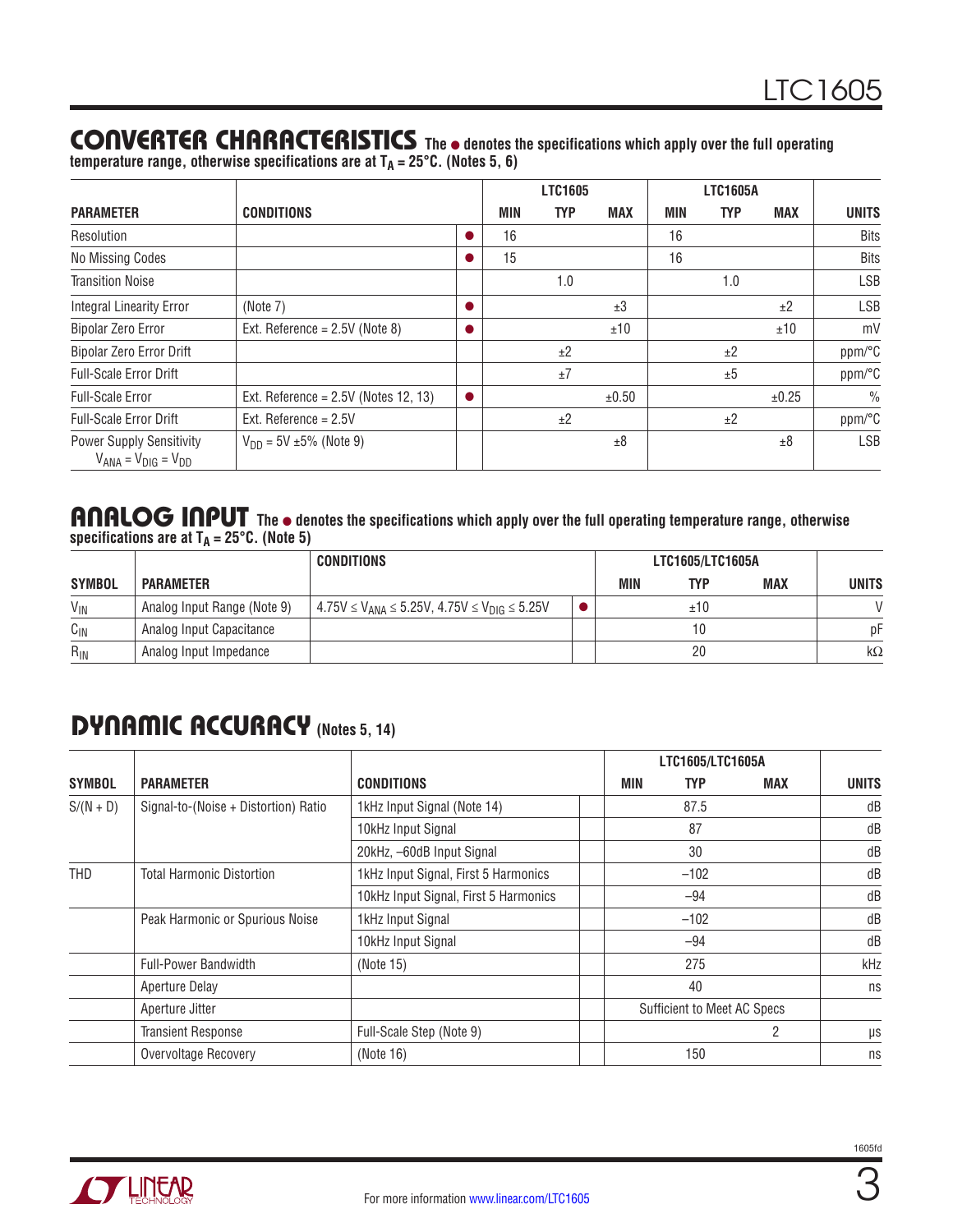### INTERNAL REFERENCE CHARACTERISTICS The  $\bullet$  denotes the specifications which apply over the

**full operating temperature range, otherwise specifications are at TA = 25°C. (Note 5)**

|                                                    |                                  |       | LTC1605/LTC1605A |       |              |
|----------------------------------------------------|----------------------------------|-------|------------------|-------|--------------|
| <b>PARAMETER</b>                                   | <b>CONDITIONS</b>                | MIN   | <b>TYP</b>       | MAX   | <b>UNITS</b> |
| V <sub>REF</sub> Output Voltage                    | $I_{\text{OUT}} = 0$             | 2.470 | 2.500            | 2.520 | V            |
| V <sub>REF</sub> Output Tempco                     | $I_{\text{OUT}} = 0$             |       | ±5               |       | ppm/°C       |
| Internal Reference Source Current                  |                                  |       |                  |       | μA           |
| External Reference Voltage for Specified Linearity | (Notes 9, 10)                    | 2.30  | 2.50             | 2.70  | V            |
| External Reference Current Drain                   | Ext. Reference = $2.5V$ (Note 9) |       |                  | 100   | μA           |
| <b>CAP Output Voltage</b>                          | $I_{\text{OUT}} = 0$             |       | 2.50             |       | $\vee$       |

#### **DIGITAL INPUTS AND OUTPUTS** The  $\bullet$  denotes the specifications which apply over the full operating **temperature range, otherwise specifications are at TA = 25°C. (Note 5)**

|                   |                                   |                                                    |                    |     | LTC1605/LTC1605A |            |              |
|-------------------|-----------------------------------|----------------------------------------------------|--------------------|-----|------------------|------------|--------------|
| <b>SYMBOL</b>     | <b>PARAMETER</b>                  | <b>CONDITIONS</b>                                  |                    | MIN | <b>TYP</b>       | <b>MAX</b> | <b>UNITS</b> |
| $V_{\text{IH}}$   | High Level Input Voltage          | $V_{DD} = 5.25V$                                   |                    | 2.4 |                  |            | V            |
| $V_{\parallel L}$ | Low Level Input Voltage           | $V_{DD} = 4.75V$                                   |                    |     |                  | 0.8        | V            |
| $I_{\text{IN}}$   | Digital Input Current             | $V_{IN}$ = 0V to $V_{DD}$                          |                    |     |                  | ±10        | μA           |
| $C_{IN}$          | Digital Input Capacitance         |                                                    |                    |     | 5                |            | pF           |
| V <sub>OH</sub>   | High Level Output Voltage         | $V_{DD} = 4.75V$                                   | $I_0 = -10 \mu A$  |     | 4.5              |            | V            |
|                   |                                   |                                                    | $I_0 = -200 \mu A$ | 4.0 |                  |            | V            |
| $V_{OL}$          | Low Level Output Voltage          | $V_{DD} = 4.75V$                                   | $I_0 = 160 \mu A$  |     | 0.05             |            | V            |
|                   |                                   |                                                    | $I_0 = 1.6mA$      |     | 0.10             | 0.4        | $\vee$       |
| $I_{0Z}$          | Hi-Z Output Leakage D15 to D0     | $V_{OIII}$ = 0V to $V_{DD}$ , $\overline{CS}$ High |                    |     |                  | ±10        | μA           |
| $C_{OZ}$          | Hi-Z Output Capacitance D15 to D0 | $\overline{CS}$ High (Note 9)                      |                    |     |                  | 15         | рF           |
| <b>I</b> SOURCE   | <b>Output Source Current</b>      | $V_{\text{OUT}} = 0V$                              |                    |     | $-10$            |            | mA           |
| <b>ISINK</b>      | <b>Output Sink Current</b>        | $V_{OUT} = V_{DD}$                                 |                    |     | 10               |            | mA           |

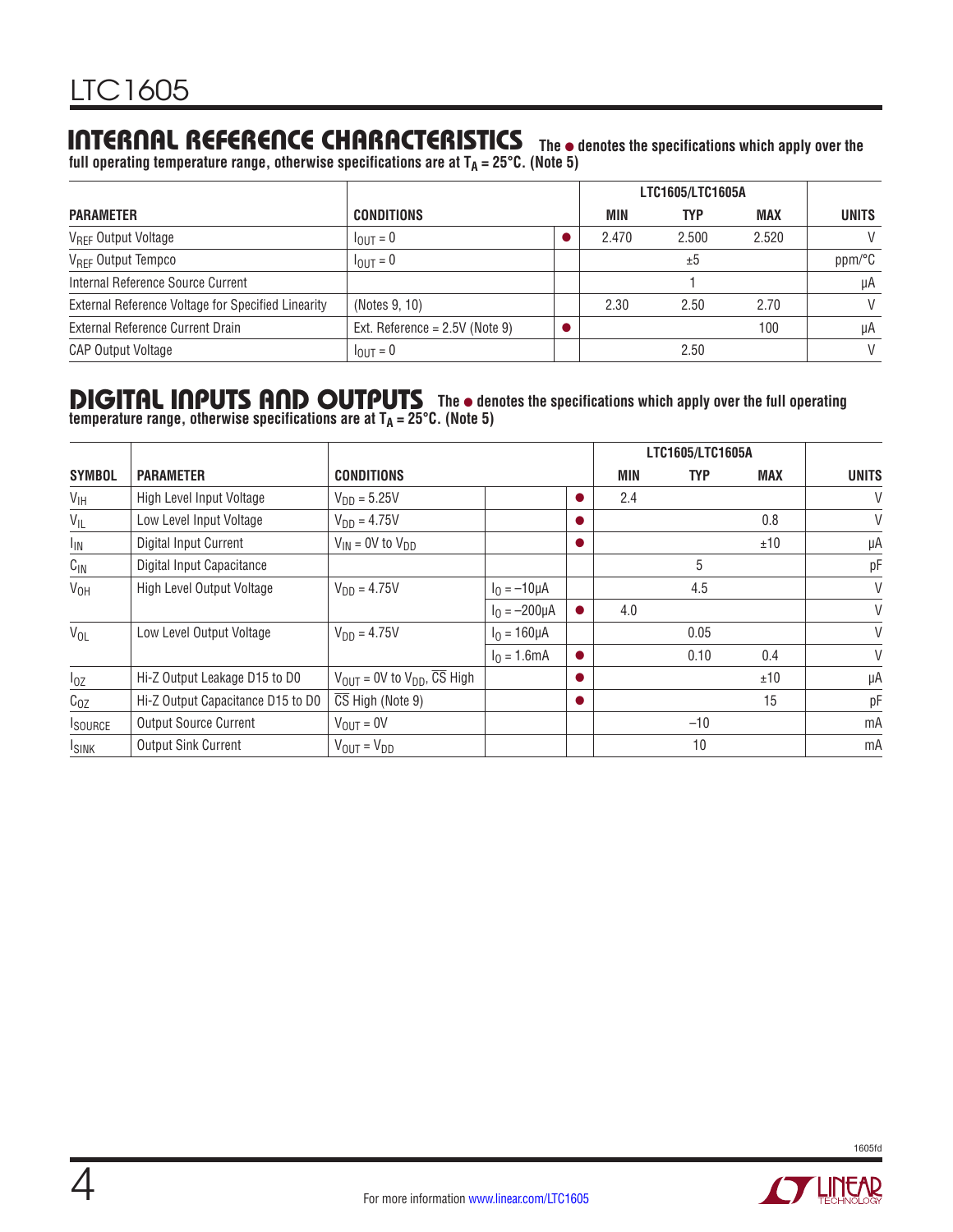### TIMING CHARACTERISTICS The  $\bullet$  denotes the specifications which apply over the full operating temperature

**range, otherwise specifications are at TA = 25°C. (Note 5)**

|                   |                                            |                   |           |            | LTC1605/LTC1605A |                |              |
|-------------------|--------------------------------------------|-------------------|-----------|------------|------------------|----------------|--------------|
| <b>SYMBOL</b>     | <b>PARAMETER</b>                           | <b>CONDITIONS</b> |           | <b>MIN</b> | <b>TYP</b>       | <b>MAX</b>     | <b>UNITS</b> |
| TSAMPLE(MAX)      | Maximum Sampling Frequency                 |                   | $\bullet$ | 100        |                  |                | kHz          |
| t <sub>conv</sub> | <b>Conversion Time</b>                     |                   |           |            |                  | 8              | μs           |
| t <sub>ACQ</sub>  | <b>Acquisition Time</b>                    |                   |           |            |                  | $\overline{2}$ | μs           |
| $t_1$             | <b>Convert Pulse Width</b>                 | (Note 11)         |           | 40         |                  |                | ns           |
| t <sub>2</sub>    | Data Valid Delay After R/C↓                | (Note 9)          |           |            |                  | 8              | μs           |
| $t_3$             | <b>BUSY</b> Delay from R/C↓                | $C_1 = 50pF$      | $\bullet$ |            |                  | 65             | ns           |
| $t_4$             | <b>BUSY Low</b>                            |                   |           |            |                  | 8              | μs           |
| $t_{5}$           | <b>BUSY</b> Delay After End of Conversion  |                   |           |            | 220              |                | ns           |
| $t_6$             | Aperture Delay                             |                   |           |            | 40               |                | ns           |
| t <sub>7</sub>    | <b>Bus Relinquish Time</b>                 |                   |           | 10         | 35               | 83             | ns           |
| $t_8$             | <b>BUSY</b> Delay After Data Valid         |                   |           | 50         | 200              |                | ns           |
| tg                | Previous Data Valid After $R/\overline{C}$ |                   |           |            | 7.4              |                | μs           |
| $t_{10}$          | R/C to CS Setup Time                       | (Notes 9, 10)     |           | 10         |                  |                | ns           |
| $t_{11}$          | Time Between Conversions                   |                   |           | 10         |                  |                | μs           |
| $t_{12}$          | Bus Access and Byte Delay                  | (Notes 9, 10)     |           | 10         |                  | 83             | ns           |

#### POWER REQUIREMENTS The  $\bullet$  denotes the specifications which apply over the full operating temperature **range, otherwise specifications are at TA = 25°C. (Note 5)**

|                        |                                |                   |            | LTC1605/LTC1605A |            |               |
|------------------------|--------------------------------|-------------------|------------|------------------|------------|---------------|
| <b>SYMBOL</b>          | <b>PARAMETER</b>               | <b>CONDITIONS</b> | <b>MIN</b> | TYP              | <b>MAX</b> | <b>UNITS</b>  |
| $V_{DD}$               | Positive Supply Voltage        | (Notes 9, 10)     | 4.75       |                  | 5.25       | $\mathcal{U}$ |
| <b>I</b> <sub>DD</sub> | <b>Positive Supply Current</b> |                   |            |                  | l b        | mA            |
| $P_{DIS}$              | Power Dissipation              |                   |            | 55               | 80         | mW            |

**Note 1:** Stresses beyond those listed under Absolute Maximum Ratings may cause permanent damage to the device. Exposure to any Absolute Maximum Rating condition for extended periods may affect device reliability and lifetime.

**Note 2:** All voltage values are with respect to ground with DGND, AGND1 and AGND2 wired together (unless otherwise noted).

**Note 3:** When these pin voltages are taken below ground or above V<sub>ANA</sub>  $= V_{\text{DIG}} = V_{\text{DD}}$ , they will be clamped by internal diodes. This product can handle input currents of greater than 100mA below ground or above  $V_{DD}$ without latch-up.

**Note 4:** When these pin voltages are taken below ground, they will be clamped by internal diodes. This product can handle input currents of 90mA below ground without latchup. These pins are not clamped to  $V_{DD}$ .

**Note 5:**  $V_{DD}$  = 5V,  $f_{SAMPLE}$  = 100kHz,  $t_r$  =  $t_f$  = 5ns unless otherwise specified. **Note 6:** Linearity, offset and full-scale specifications apply for a  $V_{IN}$  input with respect to ground.

**Note 7:** Integral nonlinearity is defined as the deviation of a code from a straight line passing through the actual end points of the transfer curve. The deviation is measured from the center of the quantization band.

**Note 8:** Bipolar offset is the offset voltage measured from –0.5LSB when the output code flickers between 0000 0000 0000 0000 and 1111 1111 1111 1111. **Note 9:** Guaranteed by design, not subject to test.

**Note 10:** Recommended operating conditions.

**Note 11:** With  $\overline{CS}$  low the falling R/C edge starts a conversion. If R/C returns high at a critical point during the conversion it can create small errors. For best results ensure that  $R/\overline{C}$  returns high within 3us after the start of the conversion.

**Note 12:** As measured with fixed resistors shown in Figure 4. Adjustable to zero with external potentiometer.

**Note 13:** Full-scale error is the worst-case of –FS or +FS untrimmed deviation from ideal first and last code transitions, divided by the transition voltage (not divided by the full-scale range) and includes the effect of offset error.

**Note 14:** All specifications in dB are referred to a full-scale ±10V input. **Note 15:** Full-power bandwidth is defined as full-scale input frequency at which a signal-to-(noise + distortion) degrades to 60dB or 10 bits of accuracy.

**Note 16:** Recovers to specified performance after (2 • FS) input overvoltage.



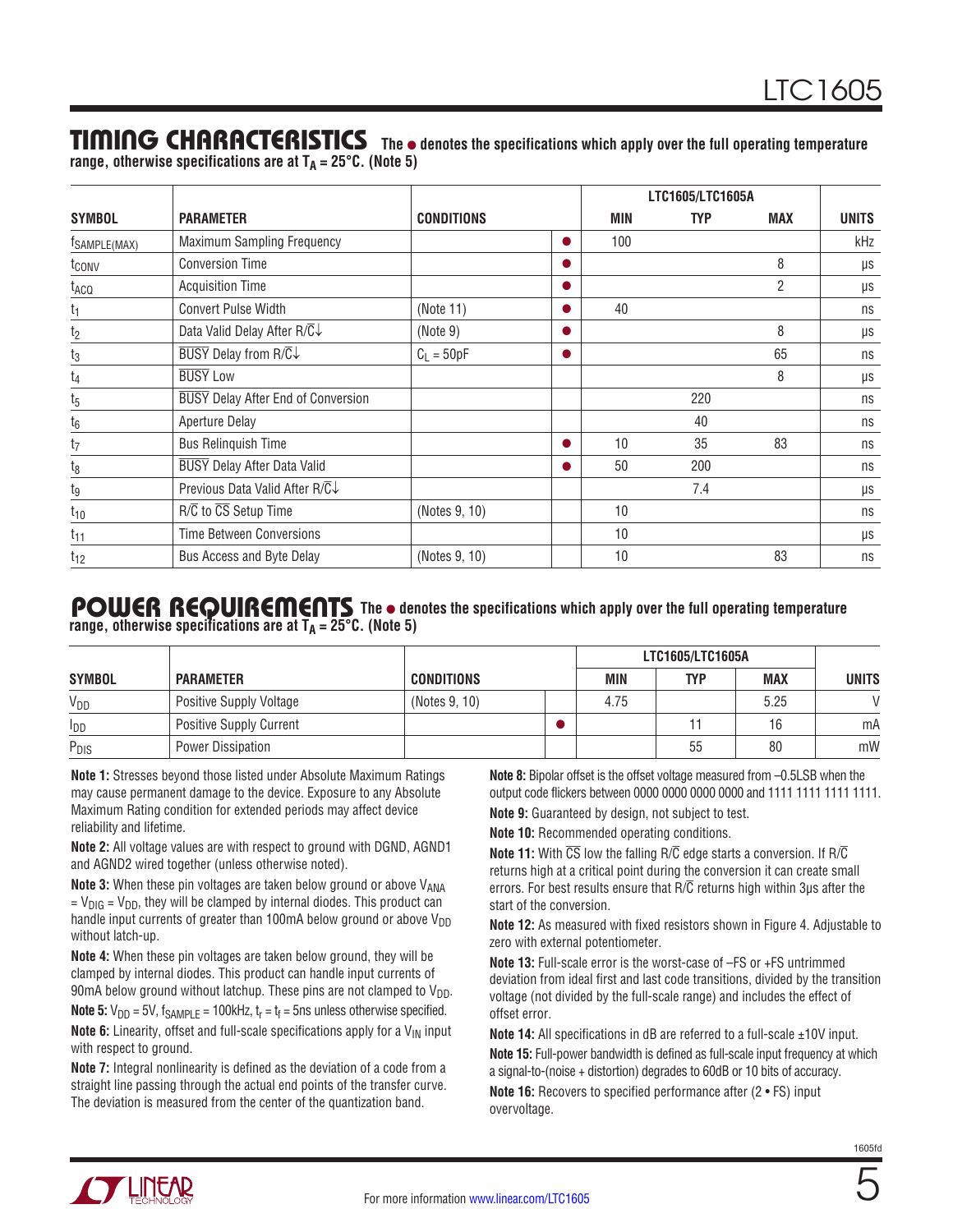# TYPICAL PERFORMANCE CHARACTERISTICS







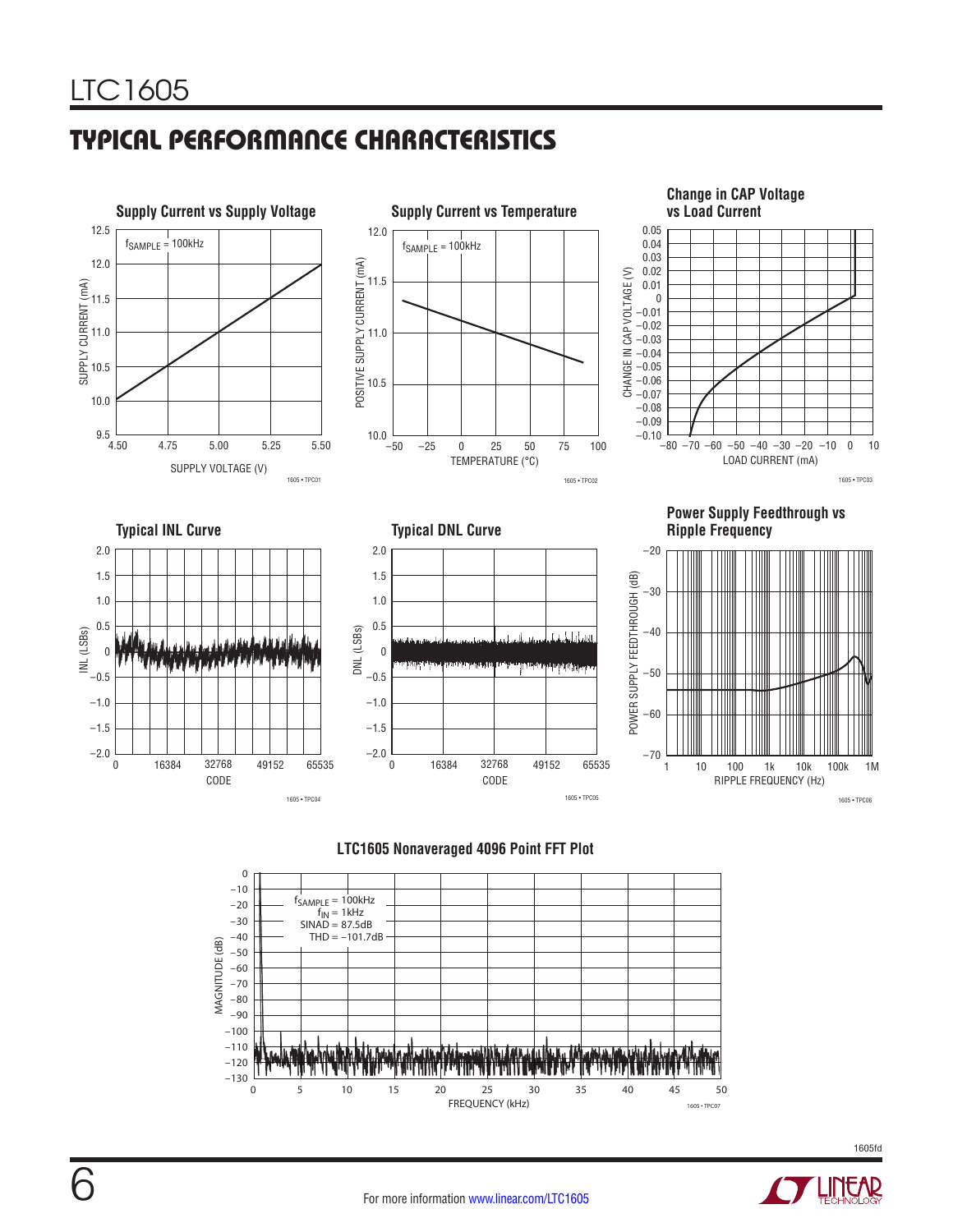# TYPICAL PERFORMANCE CHARACTERISTICS



# PIN FUNCTIONS

**VIN (Pin 1):** Analog Input. Connect through a 200Ω resistor to the analog input. Full-scale input range is  $\pm 10V$ .

**AGND1 (Pin 2):** Analog Ground. Tie to analog ground plane.

**REF (Pin 3):**2.5V Reference Output. Bypass with 2.2µF tantalum capacitor. Can be driven with an external reference.

**CAP (Pin 4):** Reference Buffer Output. Bypass with 2.2µF tantalum capacitor.

**AGND2(Pin 5):** Analog Ground. Tie to analog ground plane.

**D15 to D8 (Pins 6 to 13):** Three-State Data Outputs. Hi-Z state when  $\overline{CS}$  is high or when  $R/\overline{C}$  is low.

**DGND (Pin 14):** Digital Ground.

**D7 to D0 (Pins 15 to 22):** Three-State Data Outputs. Hi-Z state when  $\overline{CS}$  is high or when  $R/\overline{C}$  is low.

**BYTE (Pin 23):** Byte Select. With BYTE low, data will be output with Pin 6 (D15) being the MSB and Pin 22 (D0) being the LSB. With BYTE high the upper eight bits and the lower eight bits will be switched. The MSB is output on Pin 15 and bit 8 is output on Pin 22. Bit 7 is output on Pin 6 and the LSB is output on Pin 13.

**R/C (Pin 24):** Read/Convert Input. With CS low, a falling edge on R/C puts the internal sample-and-hold into the hold state and starts a conversion. With  $\overline{CS}$  low, a rising edge on  $R/\overline{C}$  enables the output data bits.

**CS(Pin 25):**ChipSelect. Internally OR'd with R/C. With R/C low, a falling edge on  $\overline{CS}$  will initiate a conversion. With  $R/\overline{C}$  high, a falling edge on  $\overline{CS}$  will enable the output data.

**BUSY (Pin 26):** Output Shows Converter Status. It is low when a conversion is in progress. Data valid on the rising edge of BUSY. CS or R/C must be high when BUSY rises or another conversion will start without time for signal acquisition.

**VANA (Pin 27):** 5V Analog Supply. Bypass to ground with a 0.1µF ceramic and a 10µF tantalum capacitor.

**V<sub>DIG</sub> (Pin 28):** 5V Digital Supply. Connect directly to Pin 27.

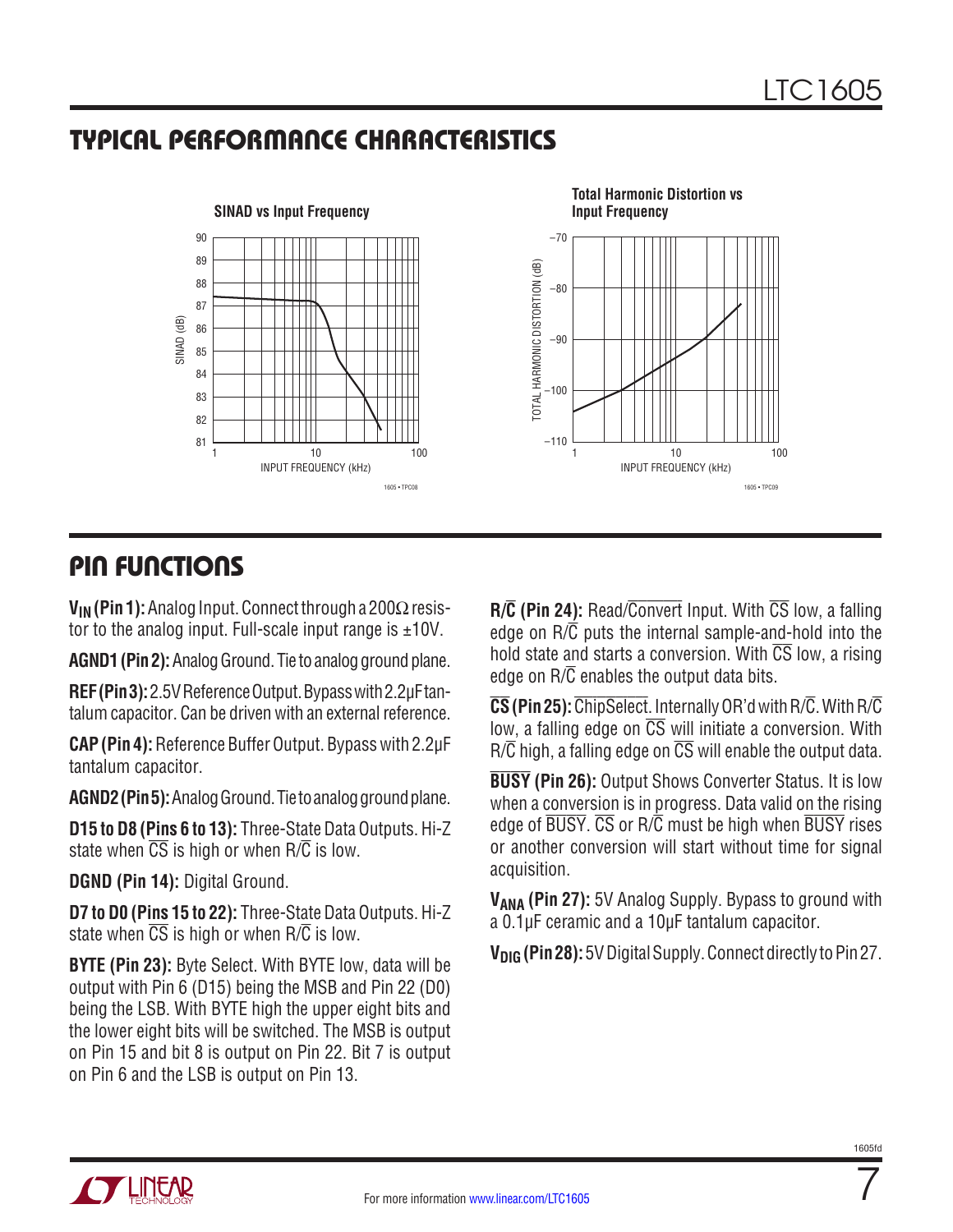# **TEST CIRCUIT**





5V

**Load Circuit for Access Timing Load Circuit for Output Float Delay**



# FUNCTIONAL BLOCK DIAGRAM



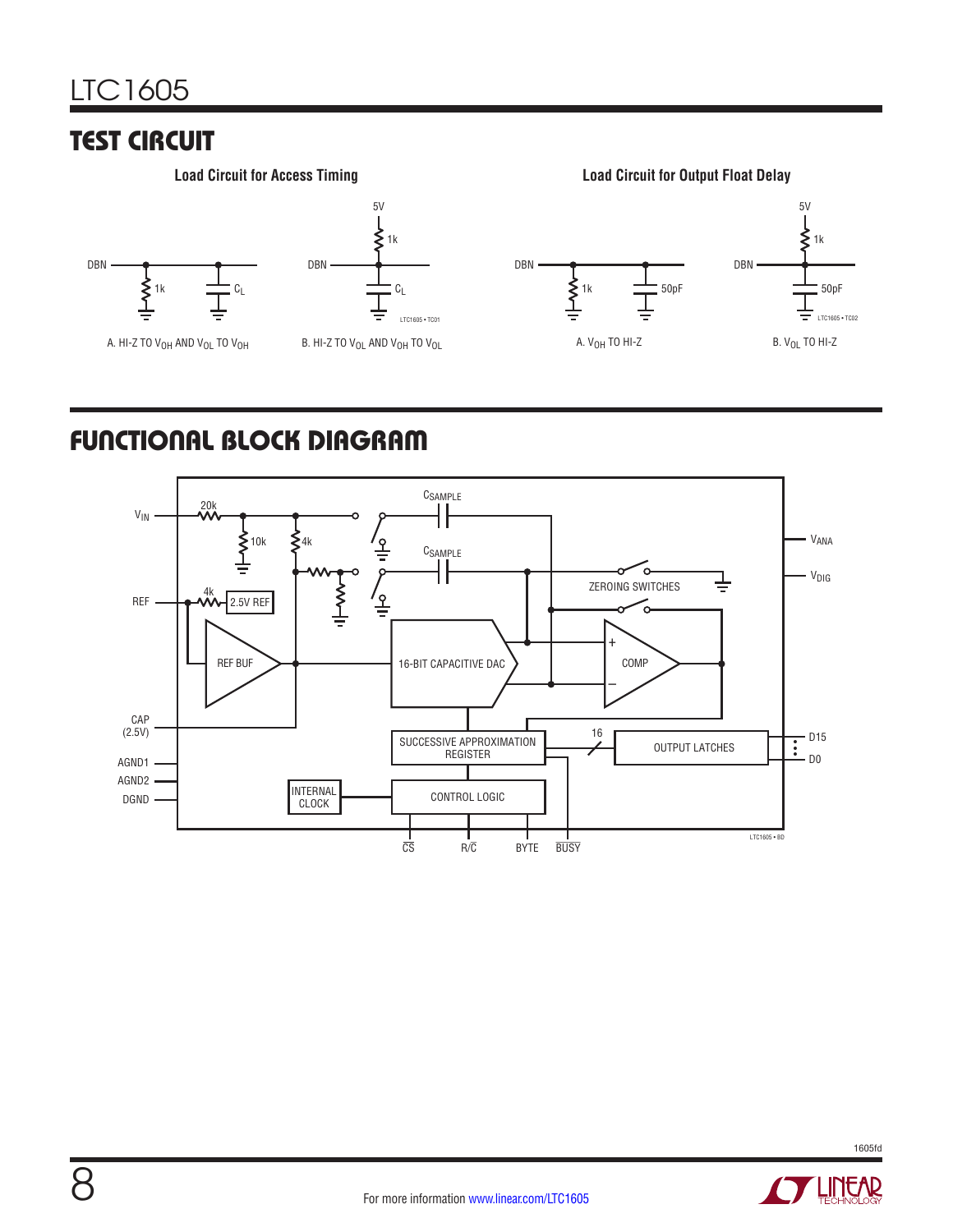#### **Conversion Details**

The LTC1605 uses a successive approximation algorithm and an internal sample-and-hold circuit to convert an analog signal to a 16-bit or two byte parallel output. The ADC is complete with a precision reference and an internal clock. The control logic provides easy interface to microprocessors and DSPs. (Please refer to the Digital Interface section for the data format.)

Conversion start is controlled by the  $\overline{CS}$  and  $R/\overline{C}$  inputs. At the start of conversion the successive approximation register (SAR) is reset. Once a conversion cycle has begun it cannot be restarted.

During the conversion, the internal 16-bit capacitive DAC output is sequenced by the SAR from the most significant bit (MSB) to the least significant bit (LSB). Referring to Figure 1,  $V_{IN}$  is connected through the resistor divider to the sample-and-hold capacitor during the acquire phase and the comparator offset is nulled by the autozero switches. In this acquire phase, a minimum delay of 2µs will provide enough time for the sample-and-hold capacitor to acquire the analog signal. During the convert phase, the autozero switches open, putting the comparator into the compare mode. The input switch switches  $C_{SAMPLE}$  to ground, injecting the analog input charge onto the summing junction. This input charge is successively compared with the binary-weighted charges supplied by the capacitive DAC. Bit decisions are made by the high speed comparator. At



**Figure 1. LTC1605 Simplified Equivalent Circuit**

the end of a conversion, the DAC output balances the  $V_{\text{IN}}$ input charge. The SAR contents (a 16-bit data word) that represents the  $V_{IN}$  are loaded into the 16-bit output latches.

### **Driving the Analog Inputs**

The nominal input range for the LTC1605 is  $\pm$ 10V or  $(\pm 4 \cdot V_{\text{BFE}})$  and the input is overvoltage protected to  $±25V$ . The input impedance is typically 20k $\Omega$ , therefore, it should be driven with a low impedance source. Wideband noise coupling into the input can be minimized by placing a 1000pF capacitor at the input as shown in Figure 2. An NPO-type capacitor gives the lowest distortion. Place the capacitor as close to the device input pin as possible. If an amplifier is to be used to drive the input, care should be taken to select an amplifier with adequate accuracy, linearity and noise for the application. The following list is a summary of the op amps that are suitable for driving the LTC1605. More detailed information is available at [www.linear.com.](http://www.linear.com)



**Figure 2. Analog Input Filtering**

**LT®1007:** Low noise precision amplifier. 2.7mA supply current  $±5V$  to  $±15V$  supplies. Gain bandwidth product 8MHz. DC applications.

**LT1097:** Low cost, low power precision amplifier. 300µA supply current.  $±5V$  to  $±15V$  supplies. Gain bandwidth product 0.7MHz. DC applications.

**LT1227:** 140MHz video current feedback amplifier. 10mA supply current. ±5V to ±15V supplies. Low noise and low distortion.

**LT1360:** 37MHz voltage feedback amplifier.3.8mA supply current. ±5V to ±15V supplies. Good AC/DC specs.

**LT1363:** 50MHz voltage feedback amplifier. 6.3mA supply current. Good AC/DC specs.

**LT1364/LT1365:** Dual and quad 50MHz voltage feedback amplifiers. 6.3mA supply current per amplifier. Good AC/ DC specs.

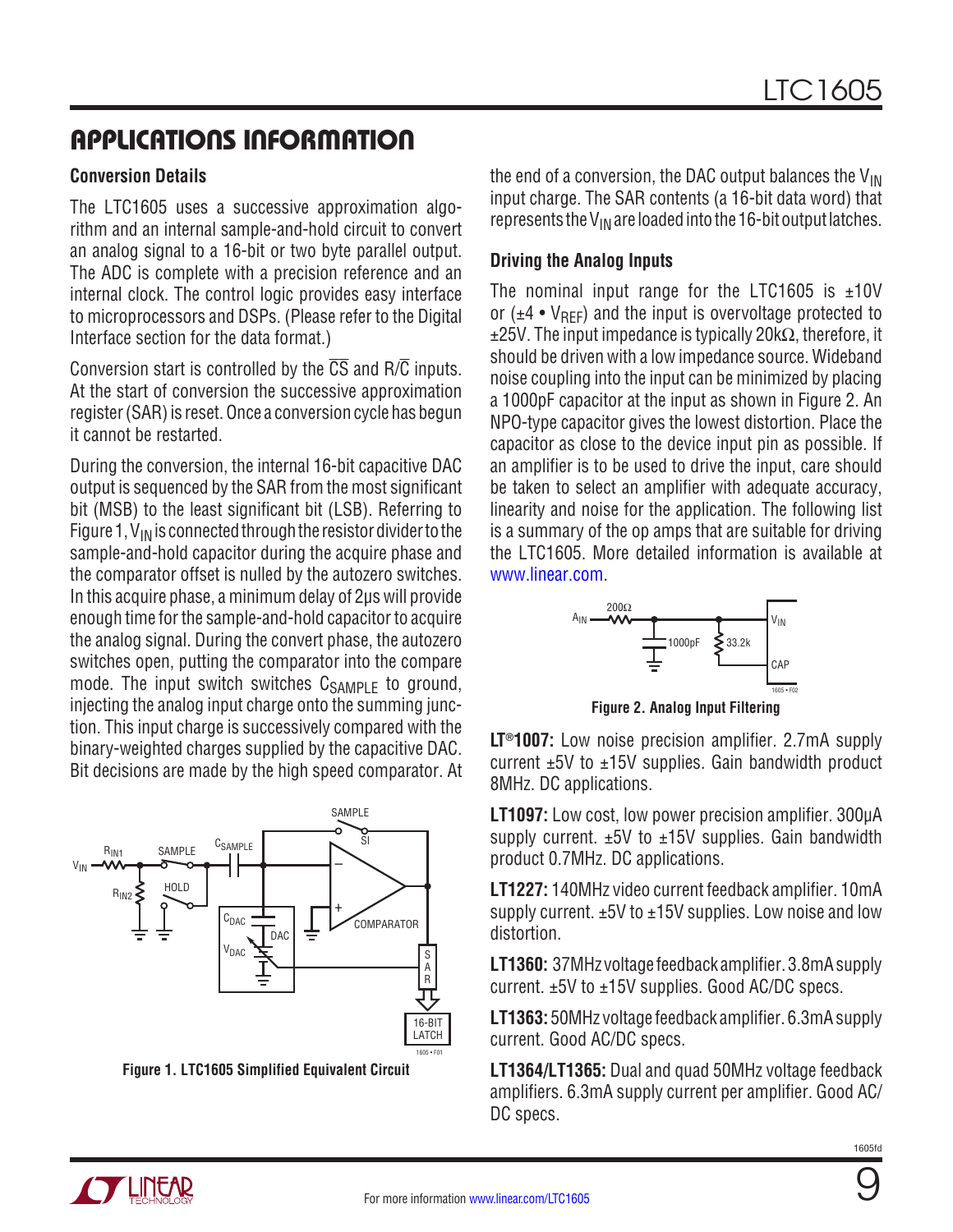### **Internal Voltage Reference**

The LTC1605 has an on-chip, temperature compensated, curvature corrected, bandgap reference, which is factory trimmed to 2.50V. The full-scale range of the ADC is equal to  $(\pm 4 \cdot V_{\text{RFF}})$  or nominally  $\pm 10V$ . The output of the reference is connected to the input of a unity-gain buffer through a 4k resistor (see Figure 3). The input to the buffer or the output of the reference is available at REF (Pin 3). The internal reference can be overdriven with an external reference if more accuracy is needed. The buffer output drives the internal DAC and is available at CAP (Pin 4). The CAP pin can be used to drive a steady DC load of less than 2mA. Driving an AC load is not recommended because it can cause the performance of the converter to degrade.



**Figure 3. Internal or External Reference Source**

For minimum code transition noise the REF pin and the CAP pin should each be decoupled with a capacitor to filter wideband noise from the reference and the buffer (2.2µF tantalum).

### **Offset and Gain Adjustments**

The LTC1605 offset and full-scale errors have been trimmed at the factory with the external resistors shown in Figure 4. This allows for external adjustment of offset and full scale in applications where absolute accuracy is important. See Figure 5 for the offset and gain trim circuit. First adjust the offset to zero by adjusting resistor R3. Apply an input voltage of –152.6mV (–0.5LSB) and adjust R3 so the code is changing between 1111 1111 1111 1111 and 0000 0000 0000 0000. The gain error is trimmed by adjusting resistor R4. An input voltage of 9.999542V (+FS  $-$  1.5LSB) is applied to  $V_{IN}$  and R4

is adjusted until the output code is changing between 0111 1111 1111 1110 and 0111 1111 1111 1111. Figure 6 shows the bipolar transfer characteristic of the LTC1605.



**Figure 4. ±10V Input Without Trim**



**Figure 5. ±10V Input with Offset and Gain Trim**



**Figure 6. LTC1605 Bipolar Transfer Characteristics**

### **DC Performance**

One way of measuring the transition noise associated with a high resolution ADC is to use a technique where a DC signal is applied to the input of the ADC and the resulting output codes are collected over a large number of conversions. For example in Figure 7 the distribution of

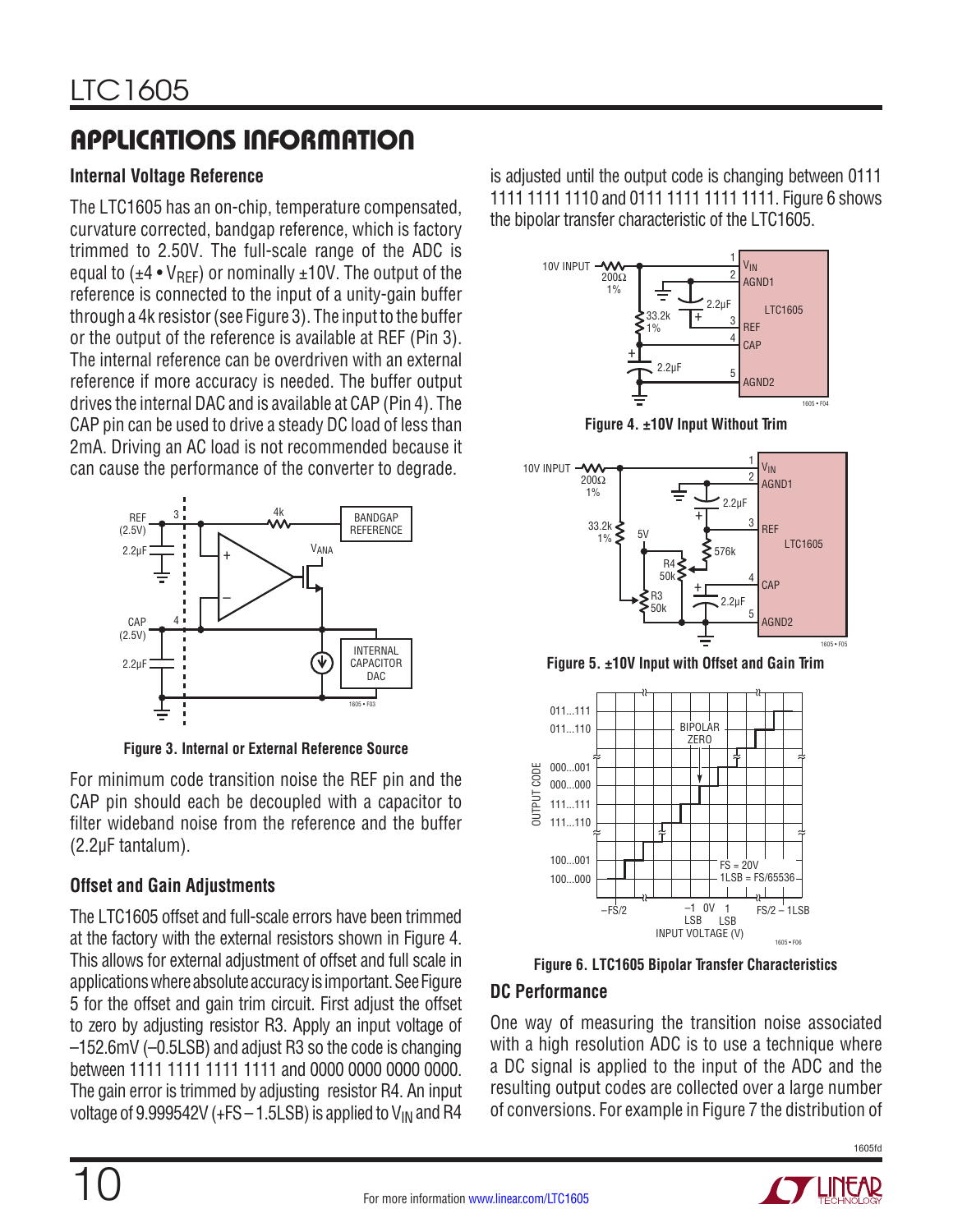## TYPICAL APPLICATIONS

output code is shown for a DC input that has been digitized 10000 times. The distribution is Gaussian and the RMS code transition is about 1LSB.



**Figure 7. Histogram for 10000 Conversions**

### **DIGITAL INTERFACE**

#### **Internal Clock**

The ADC has an internal clock that is trimmed to achieve a typical conversion time of 7µs. No external adjustments are required and, with the typical acquisition time of 1µs, throughput performance of 100ksps is assured.

### **Timing and Control**

Conversion start and data read are controlled by two digital inputs:  $\overline{CS}$  and  $R/\overline{C}$ . To start a conversion and put the sample-and-hold into the hold mode bring  $\overline{CS}$  and R/C low for no less than 40ns. Once initiated it cannot be restarted until the conversion is complete. Converter status is indicated by the BUSY output and this is low while the conversion is in progress.

There are two modes of operation. The first mode is shown in Figure 8. The digital input  $R/\overline{C}$  is used to control the start of conversion.  $\overline{CS}$  is tied low. When  $R/\overline{C}$  goes low the sample-and-hold goes into the hold mode and a conversion is started. BUSY goes low and stays low during the conversion and will go back high after the conversion has been completed and the internal output shift registers have been updated.  $R/\overline{C}$  should remain low for no less than 40ns. During the time  $R/\overline{C}$  is low the digital outputs are in a Hi-Z state.  $R/\overline{C}$  should be brought back high within 3us after the start of the conversion to ensure that no errors occur in the digitized result. The second mode, shown in Figure 9, uses the  $\overline{CS}$  signal to control the start of a conversion and the reading of the digital output. In this mode the  $R/\overline{C}$  input signal should be brought low no less than 10ns before the falling edge of  $\overline{CS}$ . The minimum pulse width for  $\overline{\text{CS}}$  is 40ns. When  $\overline{\text{CS}}$  falls,  $\overline{\text{BUSY}}$  goes low and will stay low until the end of the conversion. BUSY will go high after the conversion has been completed. The new data is valid when  $\overline{CS}$  is brought back low again to initiate



**Figure 8. Conversion Timing with Outputs Enabled After Conversion (CS Tied Low)**

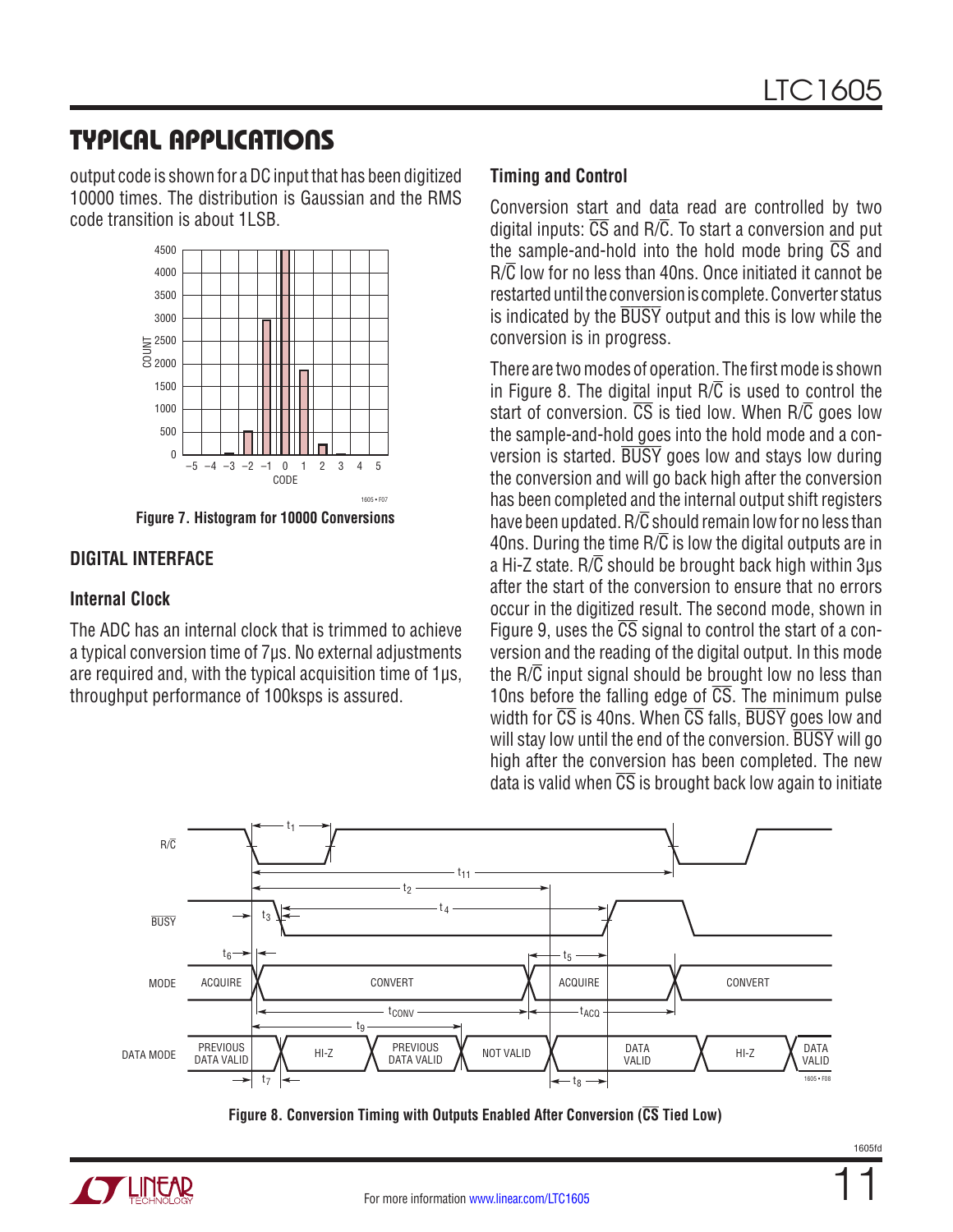

**Figure 9. Using CS to Control Conversion and Read Timing**



**Figure 10. Using CS and BYTE to Control Data Bus Read Timing**



**Figure 11. LTC1605 Nonaveraged 4096 Point FFT Plot**

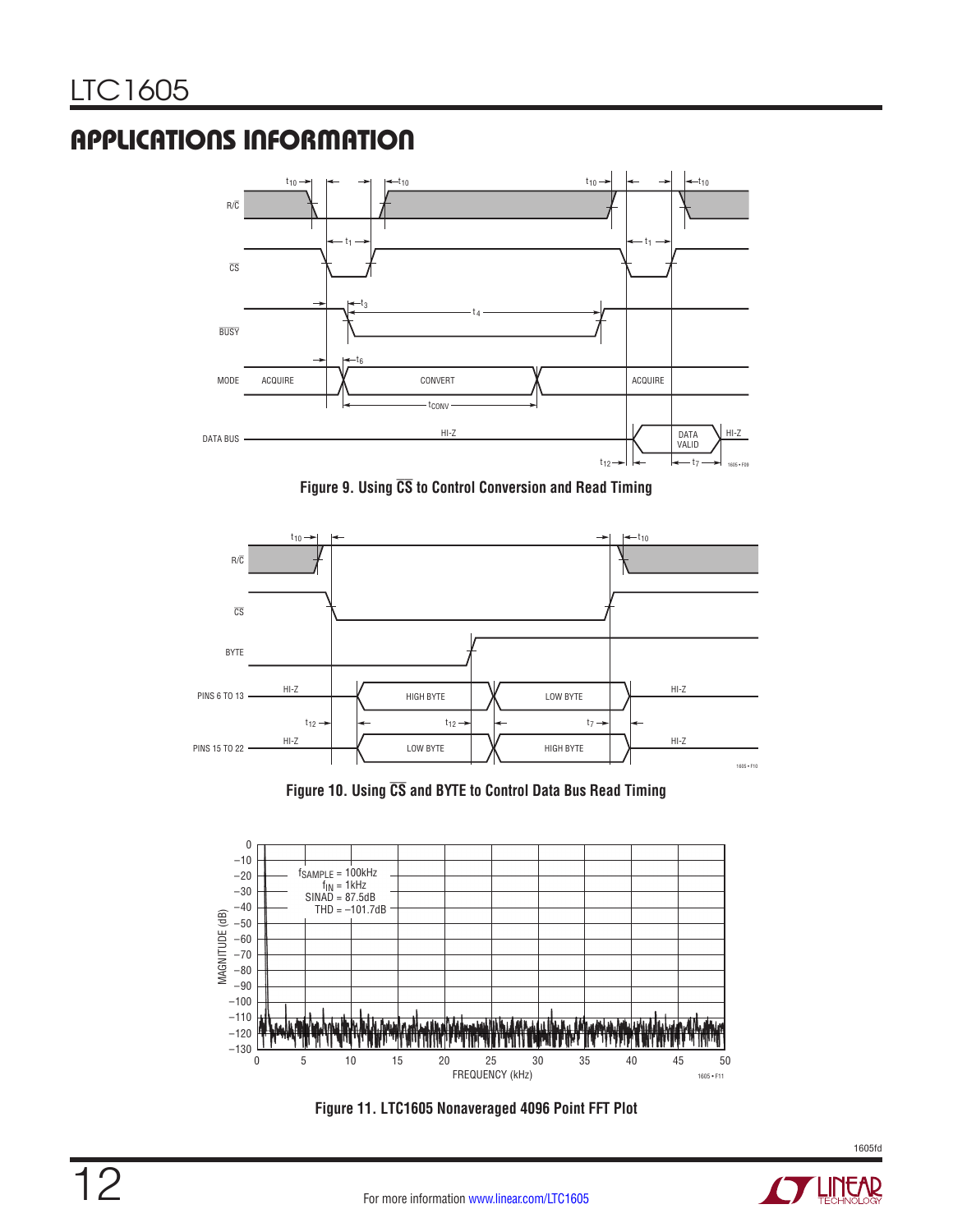a read. Again it is recommended that both  $R/\overline{C}$  and  $\overline{CS}$ return high within 3µs after the start of the conversion.

### **Output Data**

The output data can be read as a 16-bit word or it can be read as two 8-bit bytes. The format of the output data is two's complement. The digital input pin BYTE is used to control the two byte read. With the BYTE pin low the first eight MSBs are output on the D15 to D8 pins and the eight LSBs are output on the D7 to D0 pins. When the BYTE pin is taken high the eight LSBs replace the eight MSBs (Figure 10).

### **Dynamic Performance**

FFT (Fast Fourier Transform) test techniques are used to test the ADC's frequency response, distortion and noise at the rated throughput. By applying a low distortion sine wave and analyzing the digital output using an FFT algorithm, the ADC's spectral content can be examined for frequencies outside the fundamental. Figure 11 shows a typical LTC1605 FFT plot which yields a SINAD of 87.5dB and THD of –102dB.

### **Signal-to-Noise Ratio**

The Signal-to-Noise and Distortion Ratio (SINAD) is the ratio between the RMS amplitude of the fundamental input frequency to the RMS amplitude of all other frequency components at the A/D output. The output is band limited to frequencies from above DC and below half the sampling frequency. Figure 11 shows a typical SINAD of 87.5dB with a 100kHz sampling rate and a 1kHz input.

### **Total Harmonic Distortion**

Total Harmonic Distortion (THD) is the ratio of the RMS sum of all harmonics of the input signal to the fundamental itself. The out-of-band harmonics alias into the frequency band between DC and half the sampling frequency. THD is expressed as:

$$
THD = 20Log \frac{\sqrt{V2^2 + V3^2 + V4^2 + ... V_N^2}}{V1}
$$

where V1 is the RMS amplitude of the fundamental frequency and V2 through  $V_N$  are the amplitudes of the second through Nth harmonics.

#### **Board Layout, Power Supplies and Decoupling**

Wire wrap boards are not recommended for high resolution or high speed A/D converters. To obtain the best performance from the LTC1605, a printed circuit board is required. Layout for the printed circuit board should ensure the digital and analog signal lines are separated as much as possible. In particular, care should be taken not to run any digital track alongside an analog signal track or underneath the ADC. The analog input should be screened by AGND.

Figures 12 through 15 show a layout for a suggested evaluation circuit which will help obtain the best performance from the 16-bit ADC. Pay particular attention to the design of the analog and digital ground planes. The DGND pin of the LTC1605 can be tied to the analog ground plane. Placing the bypass capacitor as close as possible to the power supply, the reference and reference buffer output is very important. Low impedance common returns for these bypass capacitors are essential to low noise operation of the ADC, and the foil width for these tracks should be as wide as possible. Also, since any potential difference in grounds between the signal source and ADC appears as an error voltage in series with the input signal, attention should be paid to reducing the ground circuit impedance as much as possible. The digital output latches and the onboard sampling clock have been placed on the digital ground plane. The two ground planes are tied together at the power supply ground connection.



1605fr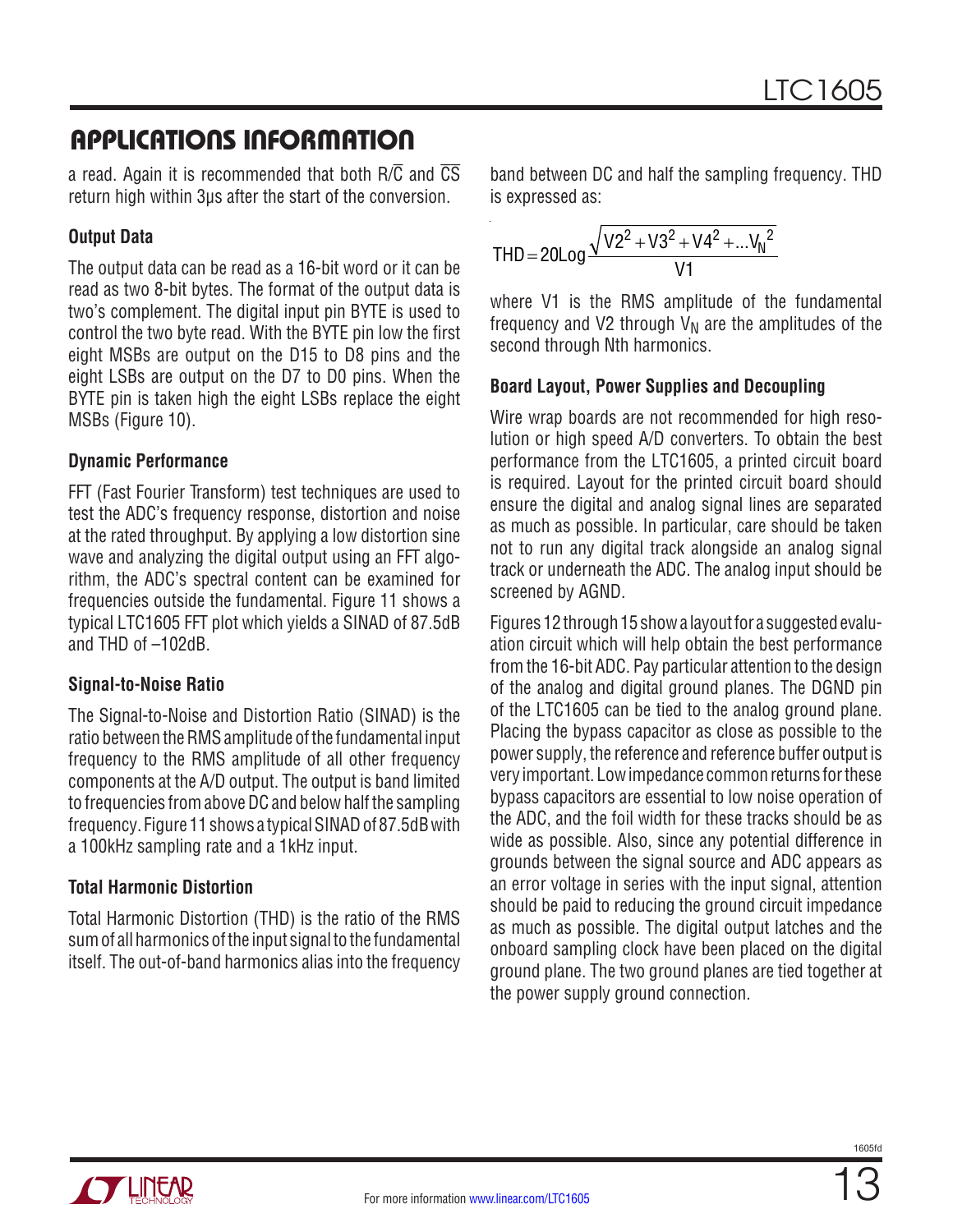# TYPICAL APPLICATIONS



**Figure 12. Component Side Silkscreen for the Suggested LTC1605 Evaluation Circuit**





**Figure 13. Bottom Side Showing Analog Ground Plane Figure 14. Component Side Showing Separate Analog and Digital Ground Plane**

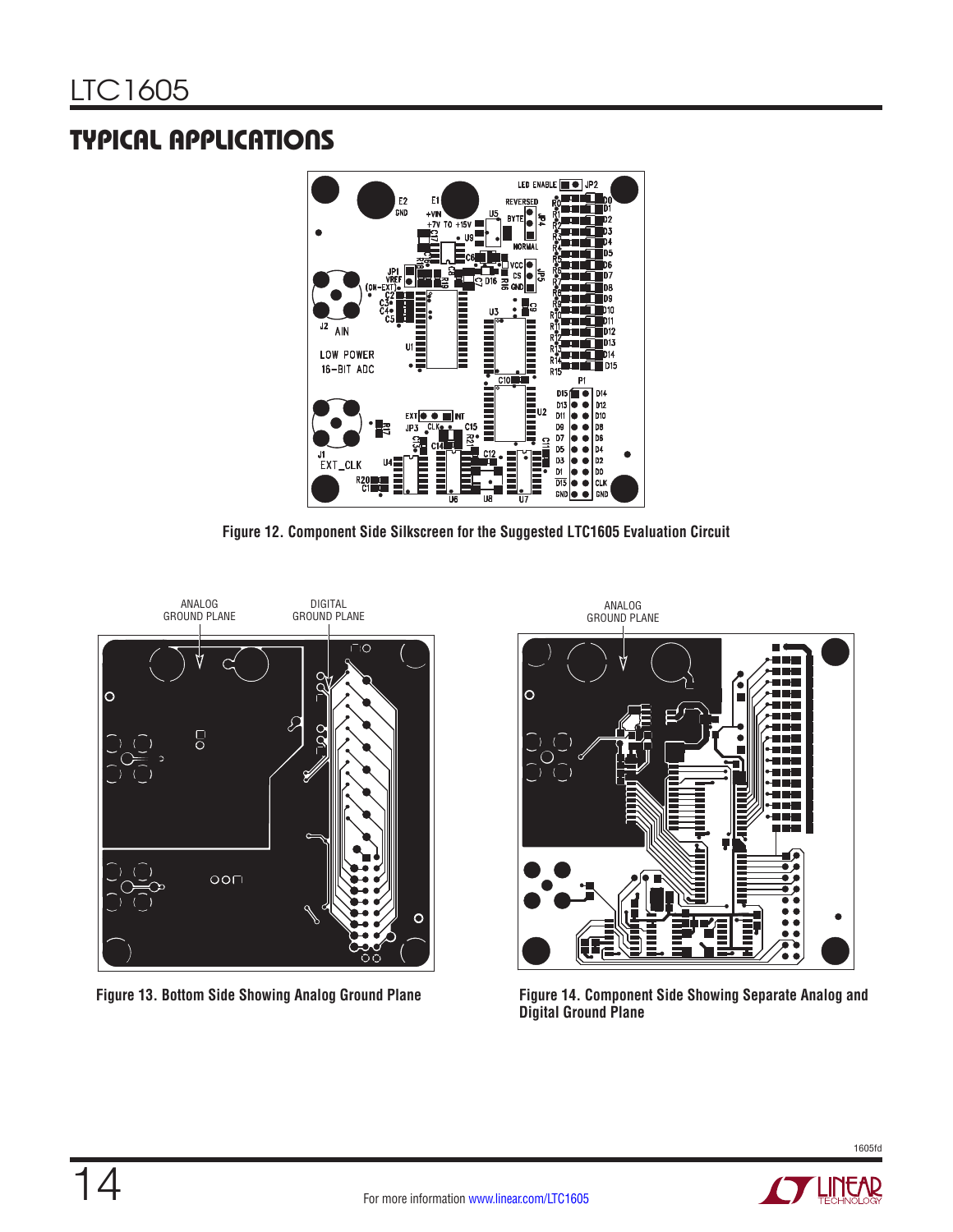



**STARTED LINEAR**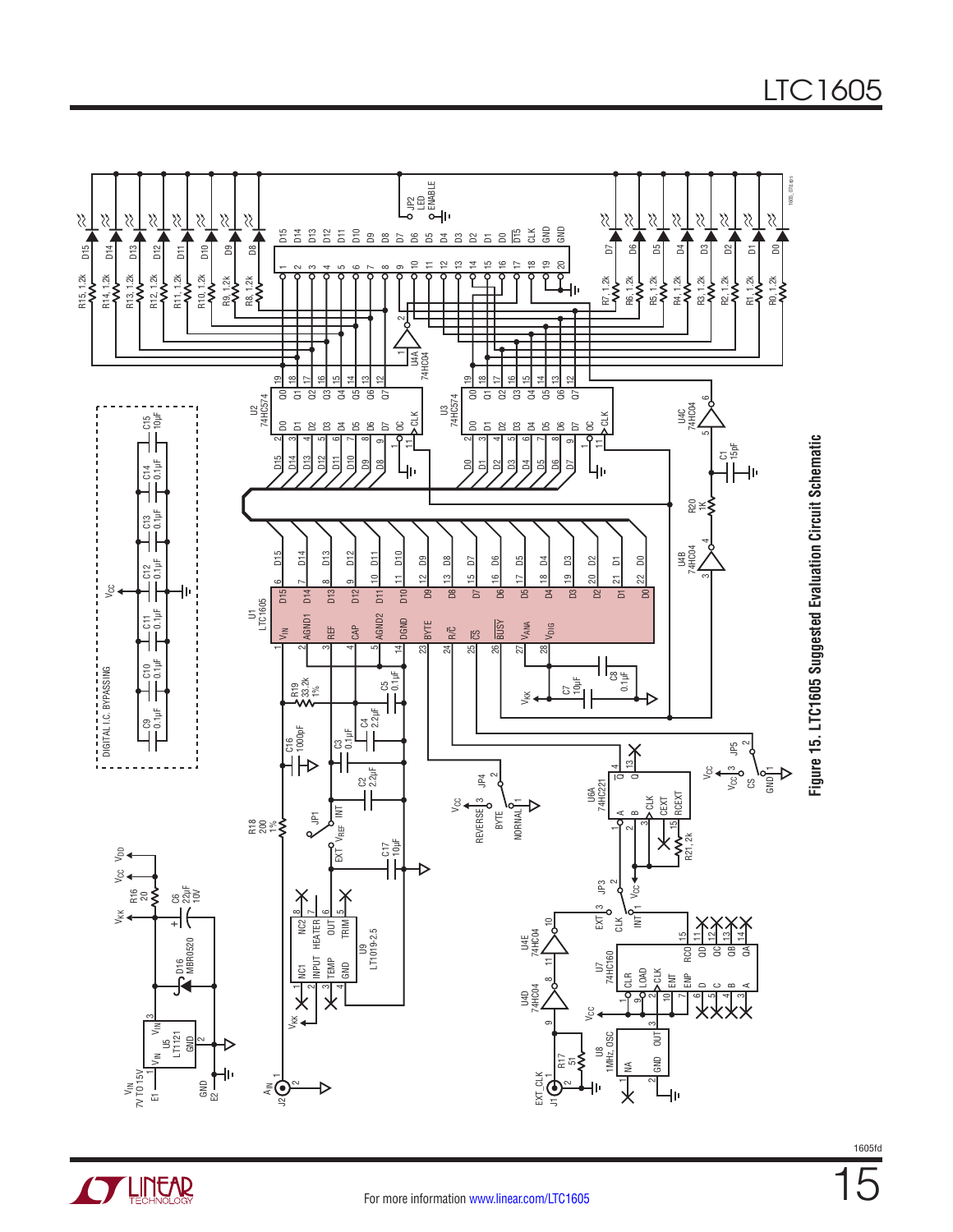### PACKAGE DESCRIPTION

**Please refer to <http://www.linear.com/designtools/packaging/>for the most recent package drawings.**



**OBSOLETE PACKAGE**

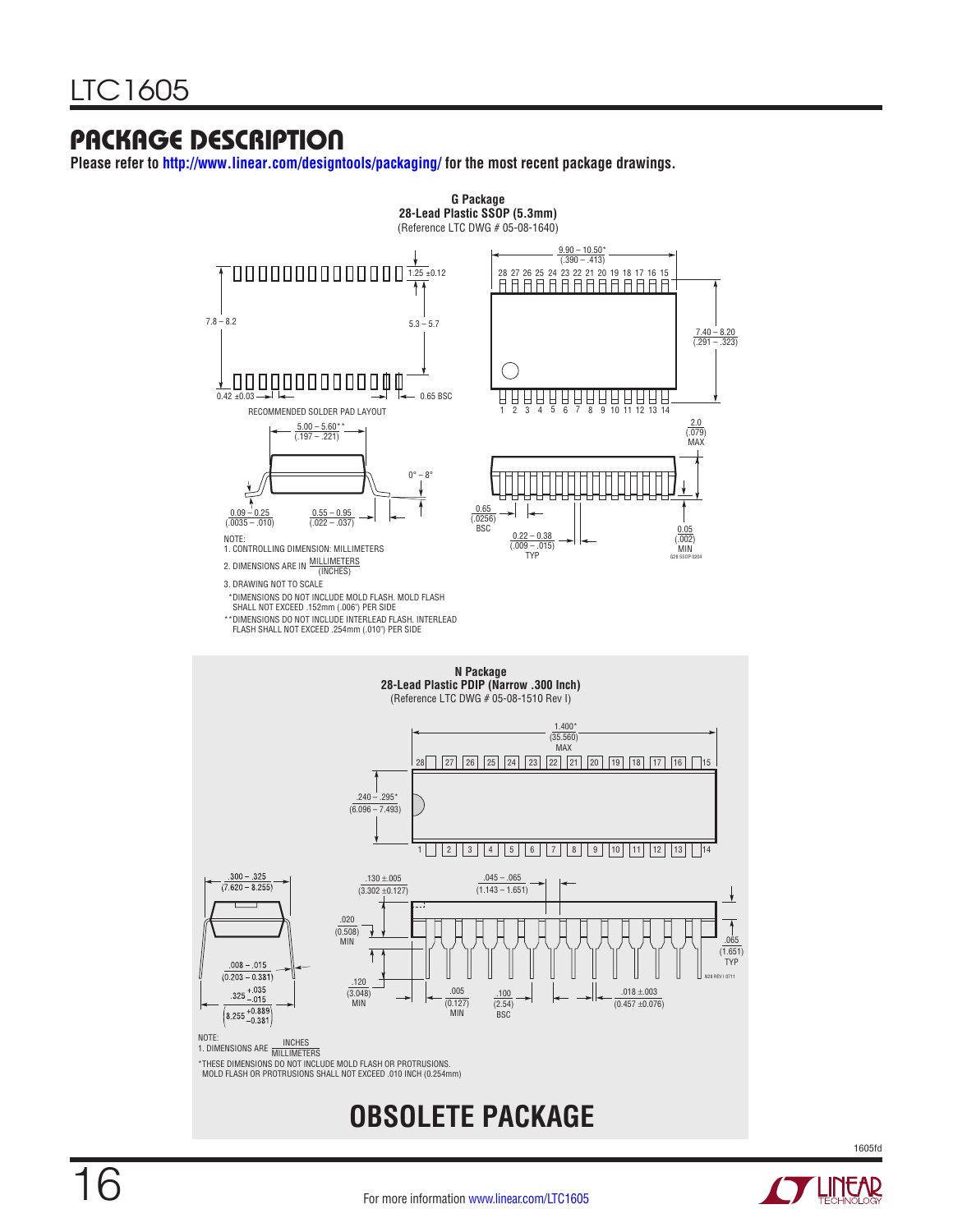### REVISION HISTORY **(Revision history begins at Rev D)**

| <b>REV</b> | <b>DATE</b> | <b>DESCRIPTION</b>             | <b>PAGE NUMBER</b> |
|------------|-------------|--------------------------------|--------------------|
| ∼          | 07/15       | Obsoleted 28-Lead PDIP Package | 2, 16              |
|            |             |                                |                    |